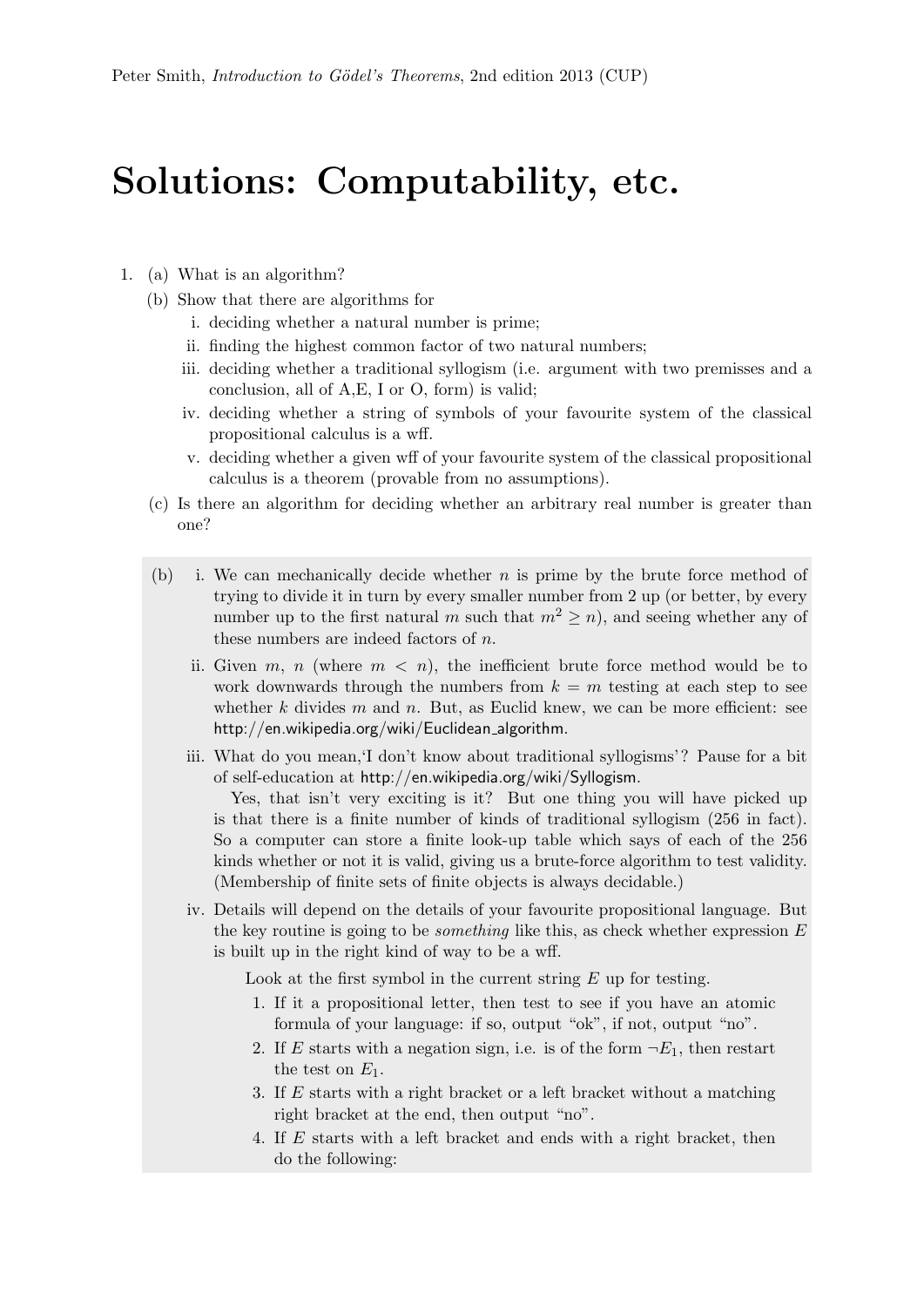- (a) If E is of the form  $(E_1 \circ E_2)$  where  $\circ$  is a two-place connective, and  $E_1$  has the same number of left-hand and right-hand brackets (perhaps zero), then start again running the whole test on both  $E_1$  and  $E_2$ .
- (b) If not, output "no".

Keep on going, running the test as many times as necessary on smaller and smaller chunks of  $E$  stopping if you get a "no", showing  $E$  isn't a wff: if you only get "ok"s, then  $E$  is indeed a wff.

- v. By the completeness theorem,  $S$  is a theorem of the classical propositional calculus iff it is a tautology. So do a truth-table test to determine whether  $S$  is a tautology and hence a theorem.
- (c) Real numbers aren't finite objects so can't in general be handled by finite processing rules which will always terminate in a finite amount of time. Thus, the real number r represented as  $1.00000...$  is greater than one iff eventually some digit is non-zero: we might have to wait for ever to find that out!
- 2. Some very easy 'reality checks':
	- (a) Which of the following definitions characterize (total) computable functions  $f: \mathbb{N} \to \mathbb{N}$ ?
		- i.  $f(n) = 3^n$ .
		- ii.  $f(n) = n^3 + 6n^2 + 7$ .
		- iii.  $f(n) = \sqrt[3]{n}$ .
		- iv.  $f(n) = 0$  if n is prime, and  $f(n) = 1$  otherwise.
		- v.  $f(n)$  is the  $n + 1$ -th prime number.
	- (b) Suppose  $f: \mathbb{N} \to \mathbb{N}$  and  $g: \mathbb{N} \to \mathbb{N}$  are computable functions.
		- i. Is their product  $h(n) =_{\text{def}} f(n) \cdot g(n)$  computable?
		- ii. Is their composition  $f \circ q$  computable?
	- (c) Suppose  $\Delta$  and  $\Gamma$  are decidable subsets of N. Show that so too are
		- i.  $\Delta \cup \Gamma$ ,
		- ii.  $\Delta \cap \Gamma$ ,
		- iii.  $\mathbb{N} \setminus \Delta$ .

(a) i. Evidently computable.

ii. Evidently computable – as indeed is the value of any polynomial of the form

$$
a_k n^k + a_{k-1} n^{k-1} + \ldots + a_2 n^2 + a_1 n^1 + a_0
$$

(where each  $a_j \geq 0$ ).

- iii. Not a total function  $f: \mathbb{N} \to \mathbb{N}$ , so a fortiori not a computable total function.
- iv. Evidently computable, since there is an algorithm for deciding whether a number is prime.
- v. We know that there is an infinity of primes, so the function is total, defined for every n. To compute  $f(n)$ , start off on the process of taking each natural number in term and testing to see if it is a prime, and recording successes: output the  $n + 1$ -th success.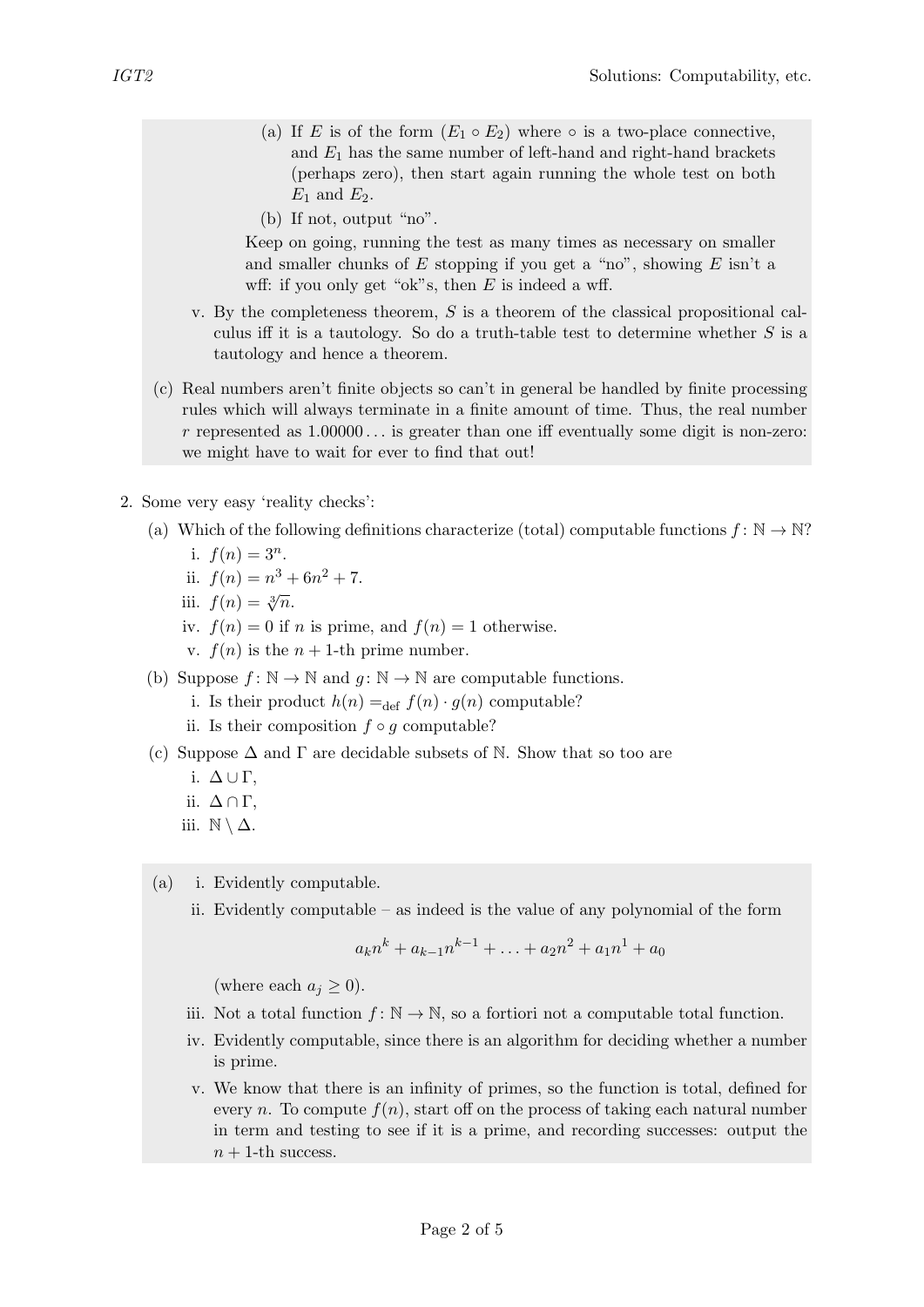- (b) 'Yes' to both (i) and (ii). In particular, we compute the value of  $f \circ g$  for argument n by first computing the value of  $g(n)$ , and then feeding that result in as the argument to the computable function f, to get the value  $f(g(n))$ .
- (c)  $\Delta$  is a decidable subset of N iff the characteristic function of  $\Delta$  i.e. the function  $c_{\Delta}$ such that  $c_{\Delta}(n) = 0$  if  $n \in \Delta$  and  $c_{\Delta}(n) = 1$  otherwise – is computable. So we are given that the characteristic functions  $c_{\Delta}$  and  $c_{\Gamma}$  are computable. Then
	- i. Their product  $c_{\Delta} \cdot c_{\Gamma}$  is computable. But this is the function which is zero for argument *n* so long as one of  $c_{\Delta}(n)$  and  $c_{\Gamma}(n)$  is 0 (and is 1 otherwise). And this is  $c_{\Delta \cup \Gamma}$  (think about it!). So, since its characteristic function is computable,  $\Delta \cup \Gamma$  is decidable.
	- ii.  $c_{\Delta\cap\Gamma}(n)$  is 0 if both  $c_{\Delta}(n)$  and  $c_{\Gamma}(n)$  is 0 and is 1 otherwise. So its value is evidently computable if  $c_{\Delta}(n)$  and  $c_{\Gamma}(n)$  are. If you want an equation, we can put  $c_{\Delta \cap \Gamma}(n) =_{\text{def}} 1 - \{(1 - c_{\Delta}(n))(1 - c_{\Gamma}(n))\}.$
	- iii. The characteristic function of  $\mathbb{N} \setminus \Delta$  is simply  $1 c_\Delta$ , so is computable if  $c_\Delta$  is.
- 3. (a) Define  $j: \mathbb{N} \to \mathbb{N}$  as follows:  $j(n) = n + 1$  if Julius Caesar ate grapes on his fifth birthday, and  $j(n) = 2n$  otherwise. Is j an effectively computable function? [Hint: look carefully at the summary definition of an effectively computable function.]
	- (b) The function  $k: \mathbb{N} \to \mathbb{N}$  is defined as follows:  $k(n) = 0$  if there are at least n consecutive 7s somewhere in the decimal expansion of  $\pi$ , and  $k(n) = 1$  otherwise. Is k effectively computable? [Hint: we don't know whether there is a maximum number  $m$  such that there are at least m consecutive 7s somewhere in the decimal expansion of  $\pi$ , so consider the cases where there is and there isn't separately.]
	- (c) The function  $h: \mathbb{N} \to \mathbb{N}$  is defined as follows:  $h(n) = 0$  if there are *exactly n* consecutive 7s [bounded by some other digits] somewhere in the decimal expansion of  $\pi$ , and  $h(n)$  $= 1$  otherwise. Is h effectively computable?
	- (a) We said a one-place total function  $f: \mathbb{N} \to \mathbb{N}$  is effectively computable iff there is an algorithm which can be used to calculate, in a finite number of steps, the value of the function for any given natural number input. NB: we only require that there is an algorithm for  $f$ , not that we know which algorithm computes  $f$ . Now, depending on Julius Caesar's grape consumption,  $j$  is either the successor function, and there is a trivial algorithmic procedure  $\Pi<sub>S</sub>$  to compute that, or it is the double-it function, and there is a trivial algorithmic procedure  $\Pi_2$  to compute that. So either way, the function is computable. (But we just don't know which of the two algorithms to use to compute  $j.$ )
	- (b) Since we don't know whether there a maximum number m such that there are least m consecutive 7s somewhere in the decimal expansion of  $\pi$ , we have to consider cases. If there isn't a maximum such number, then  $k(n) = 1$  for all n. And that constant function is trivially computable. If there is a maximum m, then for all  $n \leq m$ ,  $k(n) = 0$ , and for  $n > m$ ,  $k(n) = 1$ . And that step function is trivially computable too (to determine  $k(n)$  which just compare n with m). So either way k is computable by some algorithm: we again just don't know which algorithm to use.
	- (c) For all we know, as n increases  $h(n)$  could eventually flip to and fro between 0 and 1 in a hopelessly unpatterned way. We just don't know whether  $h$  is computable. It is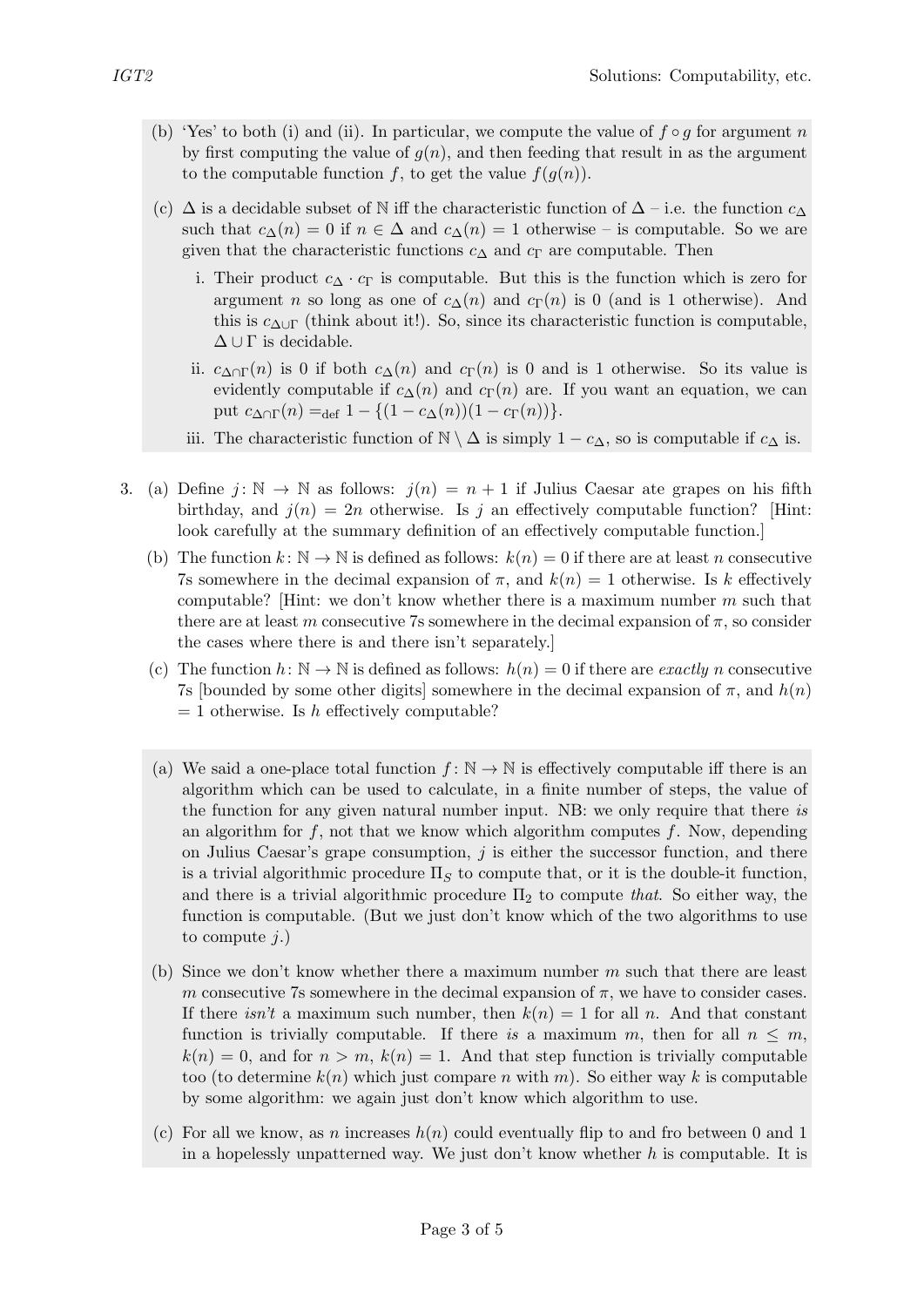believed that the pattern of digits in the expansion of  $\pi$  is random, and then we can expect blocks of 7's of arbitrary length, so we always have  $h(n) = 1$ . But we don't know if this is so.

- 4. (a) Define the function  $f: \mathbb{N}^2 \to \mathbb{N}$  as follows: f 'codes' the ordered pair of numbers  $\langle m, n \rangle$ by mapping it to  $2^m(2n+1)$ .
	- i. Prove f is an effectively computable bijection.
	- ii. Show that the functions  $fst(k)$  and  $snd(k)$  are effectively computable, where these are the functions which 'decode' a number  $k$  by finding respectively the  $m$  and the n such that f maps  $\langle m, n \rangle$  to k.
	- iii. Prove  $f^{-1}$  is an effectively computable bijection.
	- iv. Conclude that  $\mathbb{N}^2$  is effectively enumerable.
		- i. It is trivial that f is effectively computable. We need to show that f is  $(1)$  oneone and (2) onto (is injective and surjective).

For (1), note that if  $\langle m, n \rangle \neq \langle m', n \rangle'$ , then either  $m \neq m'$  or  $n \neq n'$  or both. But if  $m \neq m'$ , then  $2^m(2n+1) \neq 2^{m'}(2n'+1)$  (as they are divisible by 2 a different number of times) and if  $m \neq m'$ , then  $2^m(2n + 1) \neq 2^{m'}(2n' + 1)$  (as they have different odd divisors).

For (2), note that any number is equal to  $2^m(2n+1)$  for some m, n (divide by two as often as possible – counting how often we can do it to get  $m$  – and that leaves us with an odd number  $r = 2n + 1$ .

- ii.  $fst(k)$  is computed by counting how many times k is divisible by 2.  $snd(k)$  is computed by dividing  $k$  by 2 as many times as possible until left with an odd number r, then computing the n such that  $r = 2n + 1$ .
- iii. Since  $f$  is a bijection, we know it has an inverse which is a bijection (see the exercise sheet 'Functions', Qn. 2).  $f^{-1}(k) = \langle fst(k), snd(k) \rangle$ , so  $f^{-1}$  can be evaluated by a computer.
- iv.  $f^{-1}$  effectively enumerates  $\mathbb{N}^2$ .
- (b) Suppose g maps the pair  $\langle m, n \rangle$  to the code number  $\{(m + n)^2 + 3m + n\}/2$ .
	- i. Show g is an effectively computable bijection from  $\mathbb{N}^2$  to  $\mathbb{N}$ . [Hint, put  $j = m + n$ , and express the function  $g$  in terms of  $j$  and  $m$ .]
	- ii. Show informally that the functions  $fst(k)$  and  $snd(k)$  are effectively computable, where these are the functions which 'decode' a number  $k$  by finding respectively the m and the n such that q maps  $\langle m, n \rangle$  to k.
	- iii. Show that that  $q$ 's inverse is the effectively computable function which maps  $k$ to the k-th pair counting from 0 along the zig-zag route graphically displayed in IGT2, §2.4.
	- iv. Conclude again that  $\mathbb{N}^2$  is effectively enumerable.
	- i. Put  $j = m + n$ . Then g maps  $\langle m, n \rangle$  to  $\frac{j(j+1)}{2} + m$ , i.e. to  $0 + 1 + \ldots + j + m$ , where  $0 \leq m \leq j$ .

But put the latter way, it is clear that  $g$  is a bijection. For every number can be expressed in the form  $0+1+\ldots+j+m$ , where  $0 \leq m \leq j$  in exactly one way (think about it!).